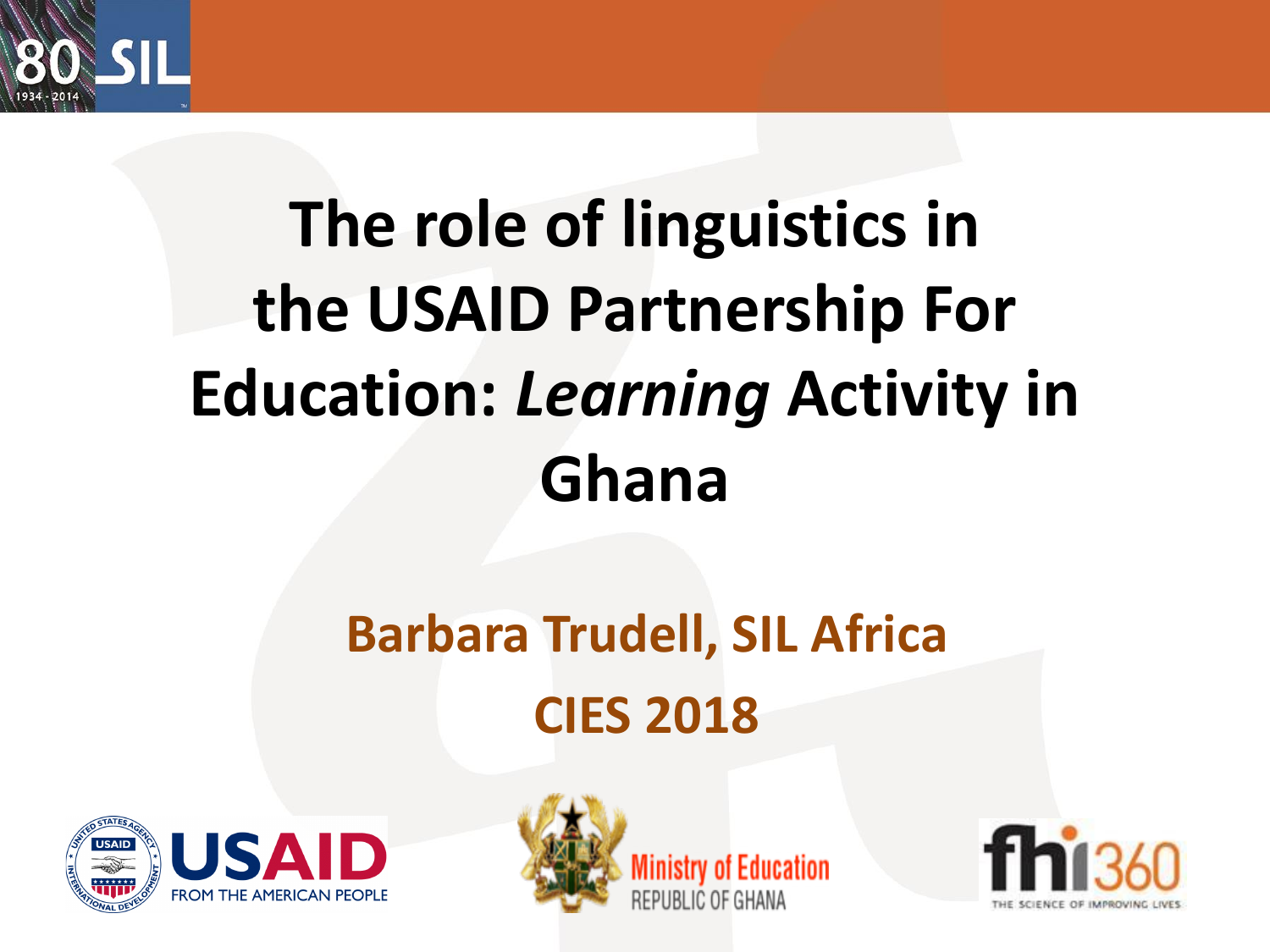

## *The linguistic issues arising*

**E.** Language analysis tools for developing scope/sequence and monitoring decodable stories

■ Orthographic features and linguistic scope and sequence

- Teaching grammar
- Language policy environment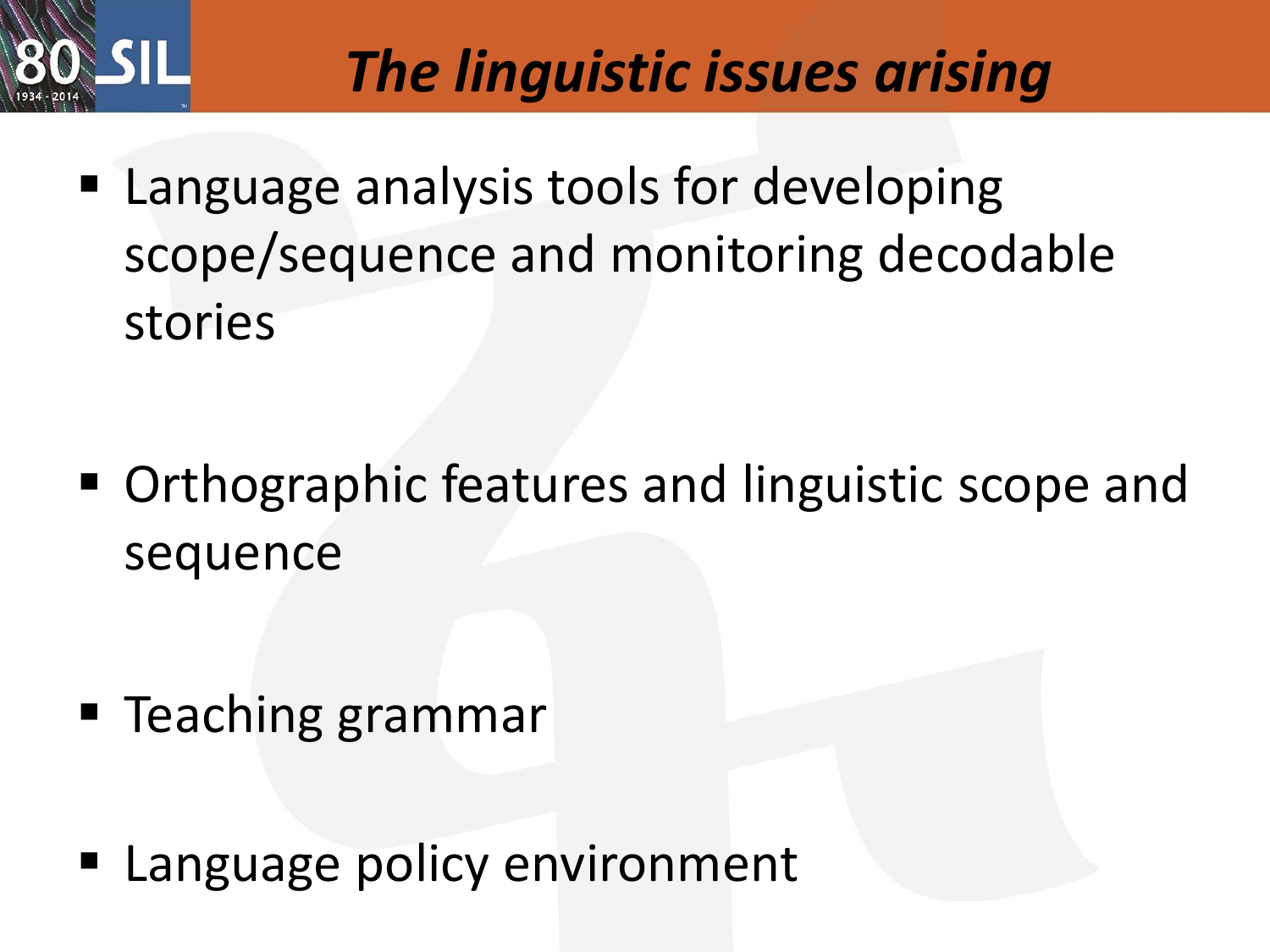## *Language analysis for scope and sequence*

#### *Primer Pro language software*

- Helps validate the orthography of a language
- Helps the developer decide which graphemes should be taught
- Generates a recommended teaching order for the graphemes being taught
- Generates frequency counts of graphemes, syllables and words
- Generates decodable word lists with indicated graphemes
- Monitors the decodability of written texts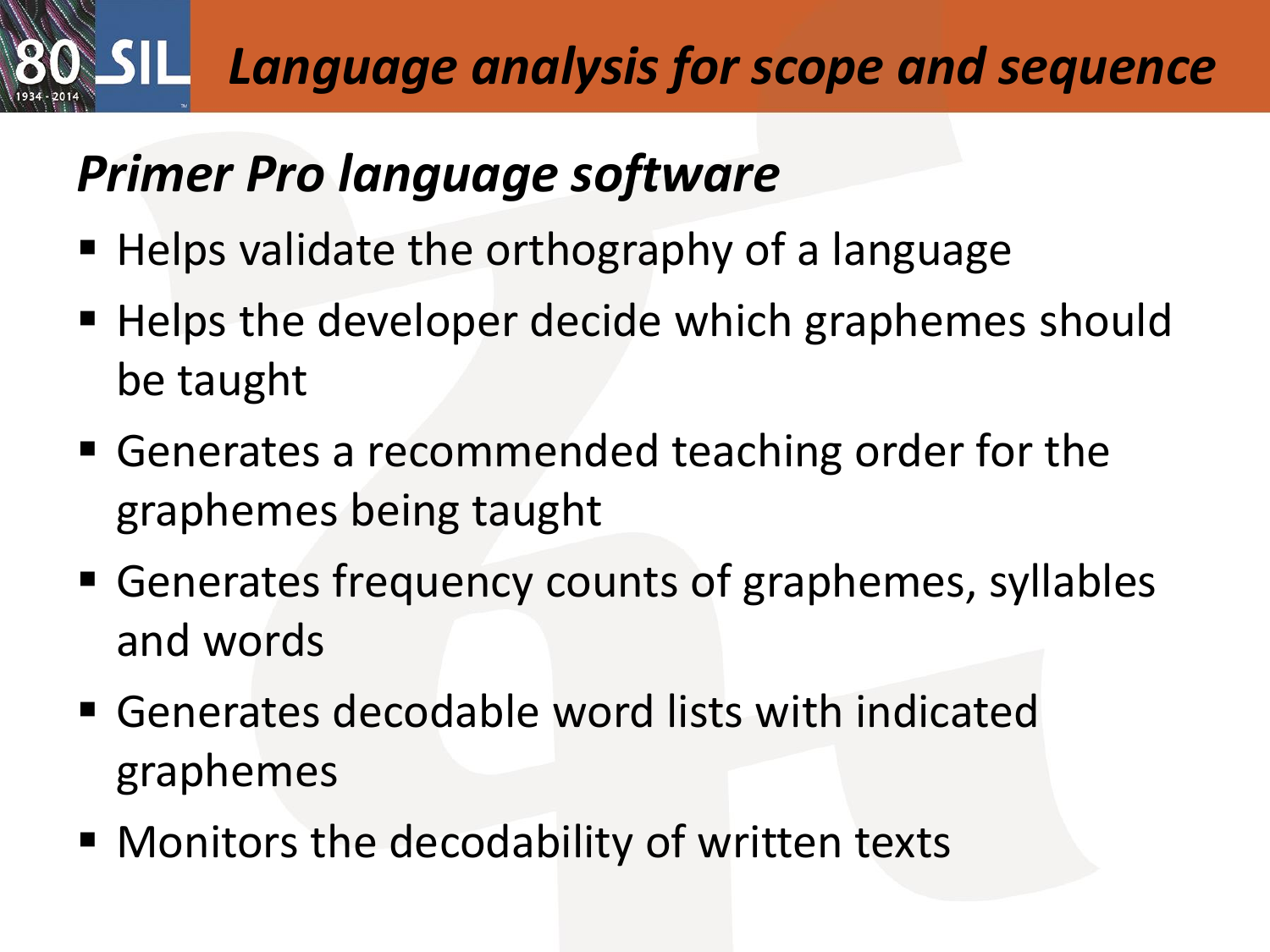

- *Input required* 
	- At least a 4000-word lexicon/dictionary/word list (word, gloss, parts of speech) and at least 4000 words in natural text
	- Grammatical and phonological features of the language
- *Alert!* 
	- The output is only as good as the language input.
	- $\blacksquare$  Works best when there is a 1-1 correspondence between grapheme and sound (transparent orthographies)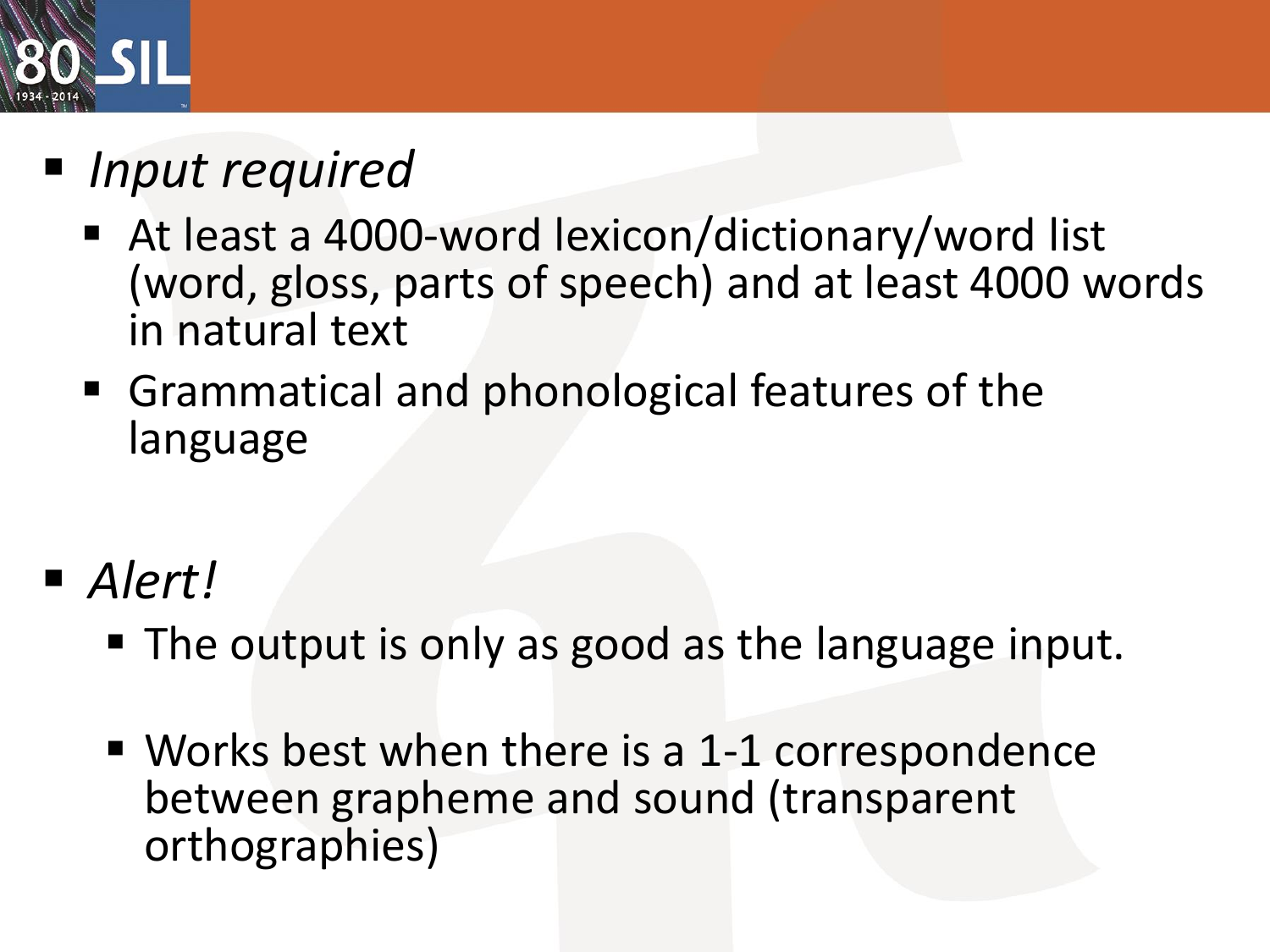

#### *Orthographic features and s/s*

**• Ghanaian languages are too rich for English** orthography!

■ Unmarked tone and nasality are particular challenges.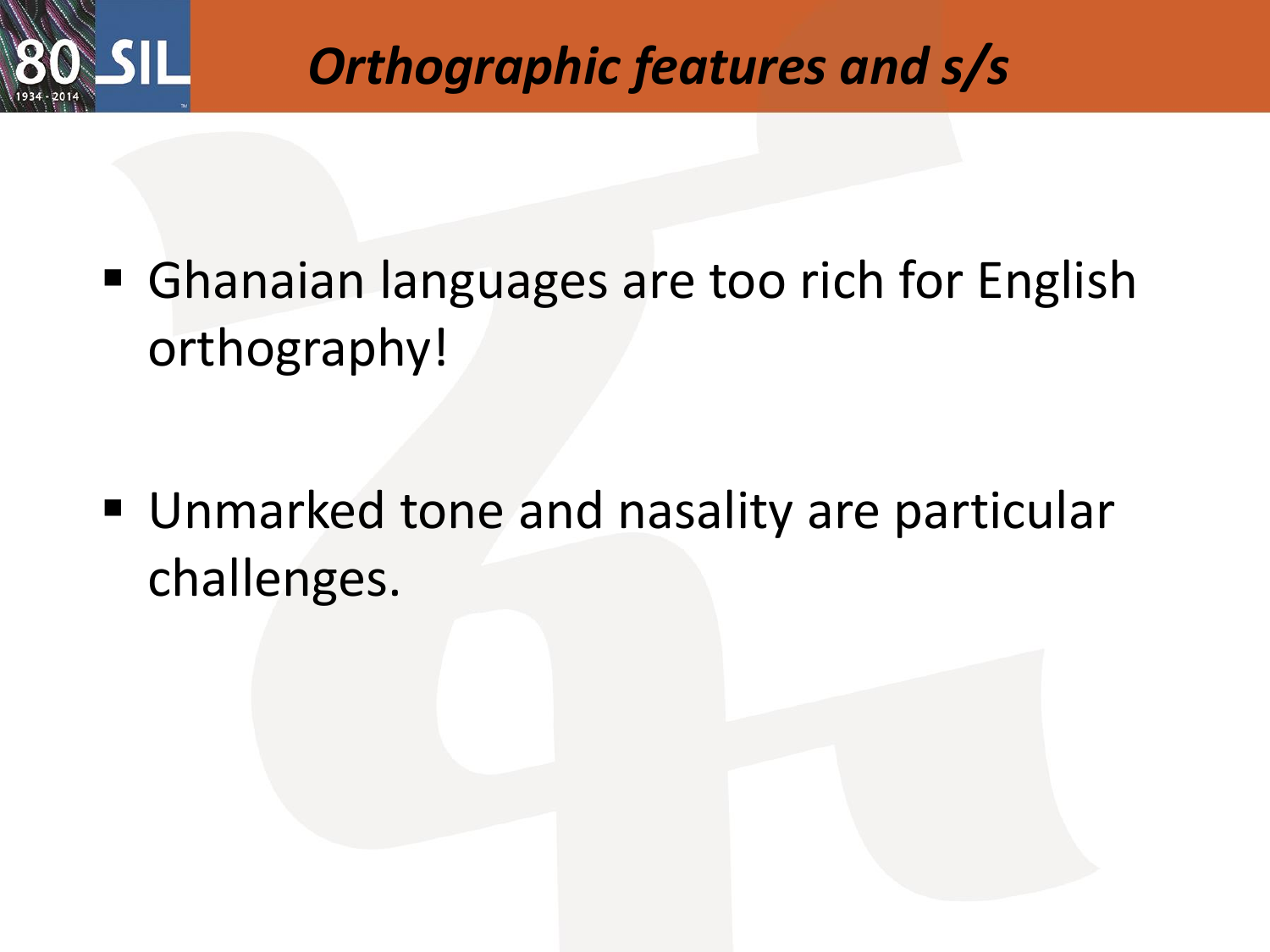

### *At the word level (Dangme example)*

### Seven meanings of ma

- town
- fish
- bread dough solidified
- on the way
- to plant
- the future aspect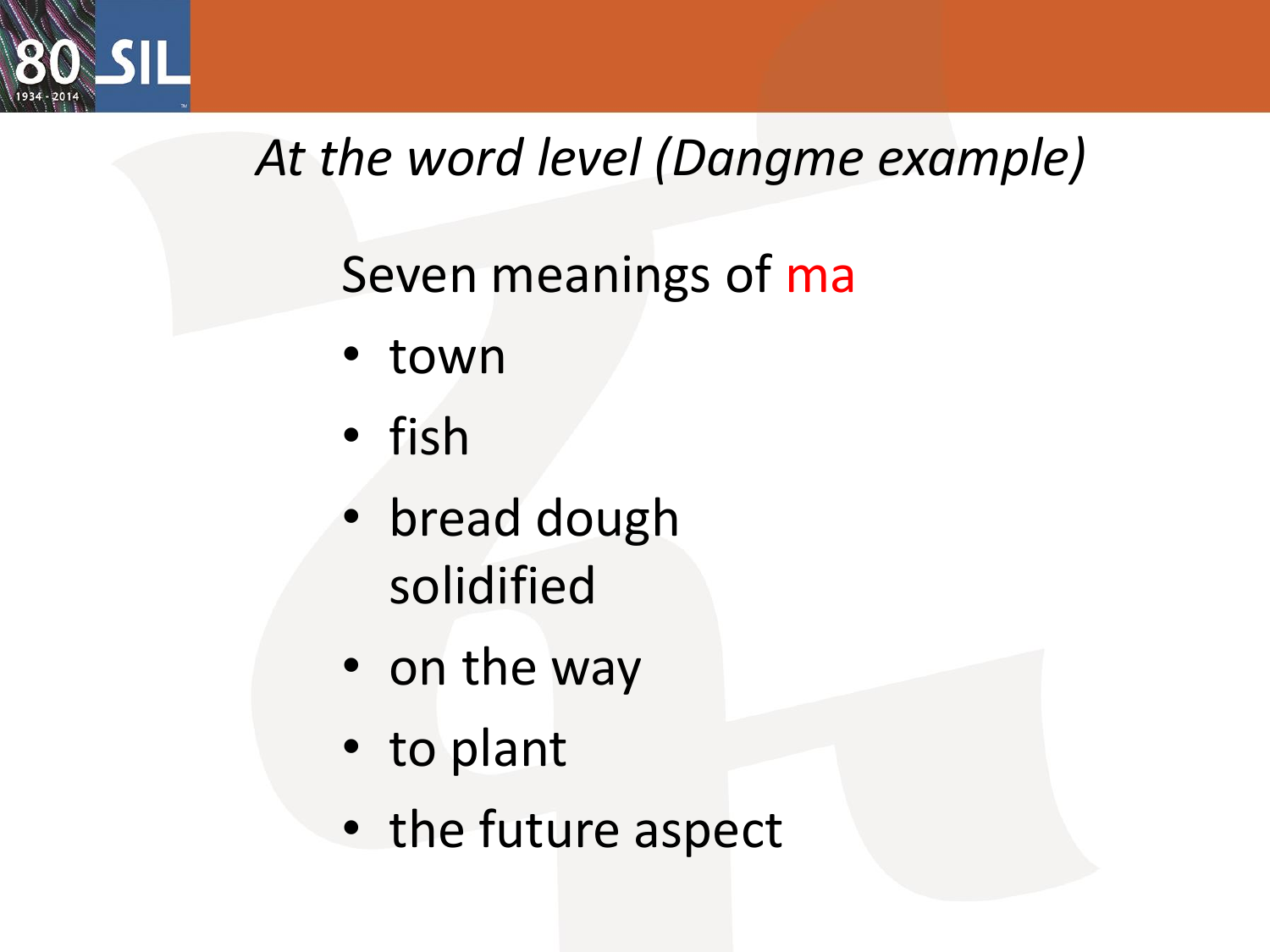

#### *At the grammatical level (Dangme example)*

/mi/ "swallow" /mí/ "not swallow"

/si/ "fry" /sí/ "not fry"

Current spelling: **mi**

Current spelling: **si**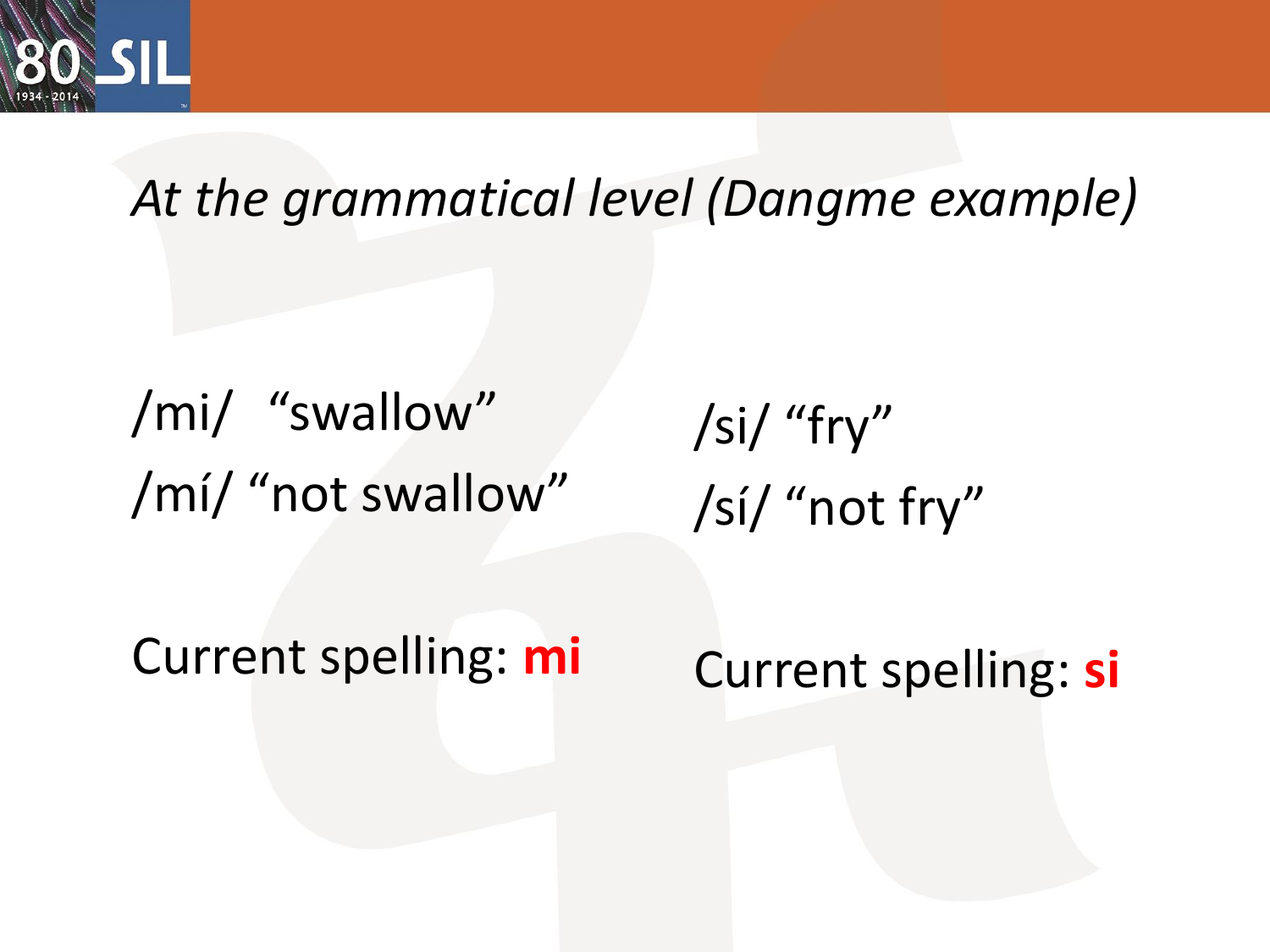

#### *Implications*

- Letters, syllables, and many words are not decodable
- Word meaning is ambiguous
- Ga language example: *yɔɔ*
- yop exist somewhere. "I live here." Or "You are the best, the first and foremost, the greatest." V.
- yɔɔ beans; cowpea, Congo pea, dahl, pigeon pea. N.
- yɔɔ a type of antelope, Maxwell's Crowned duiker, also gray duiker. N.
- yoo teasing, pretended sympathy. "He teased you by pretending to be sympathetic". N.
	- yɔɔ dejected, forlorn. "Why do you look so dejected?" ADJ.
- yɔɔ smoothly, sluggishly. "The water flowed smoothly." ADV.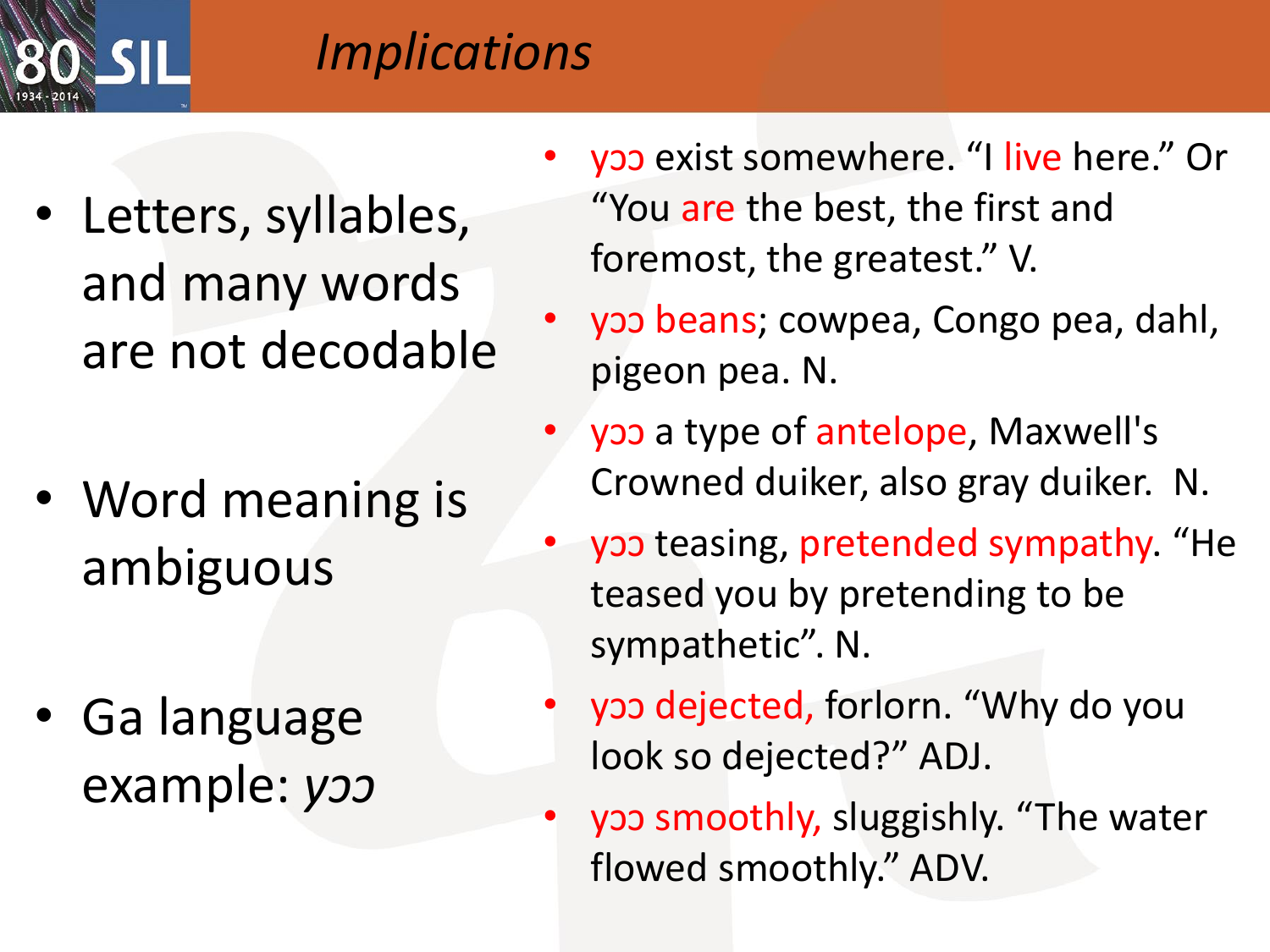

*Sentence meaning is also ambiguous without sufficient context (Dangme example)*

Modu gave his mother the ma *(fish)* for supper. Modu gave his mother the ma *(dough)* for supper.

*Providing context:*

Modu gave the ma to his mother, and she made bread for supper.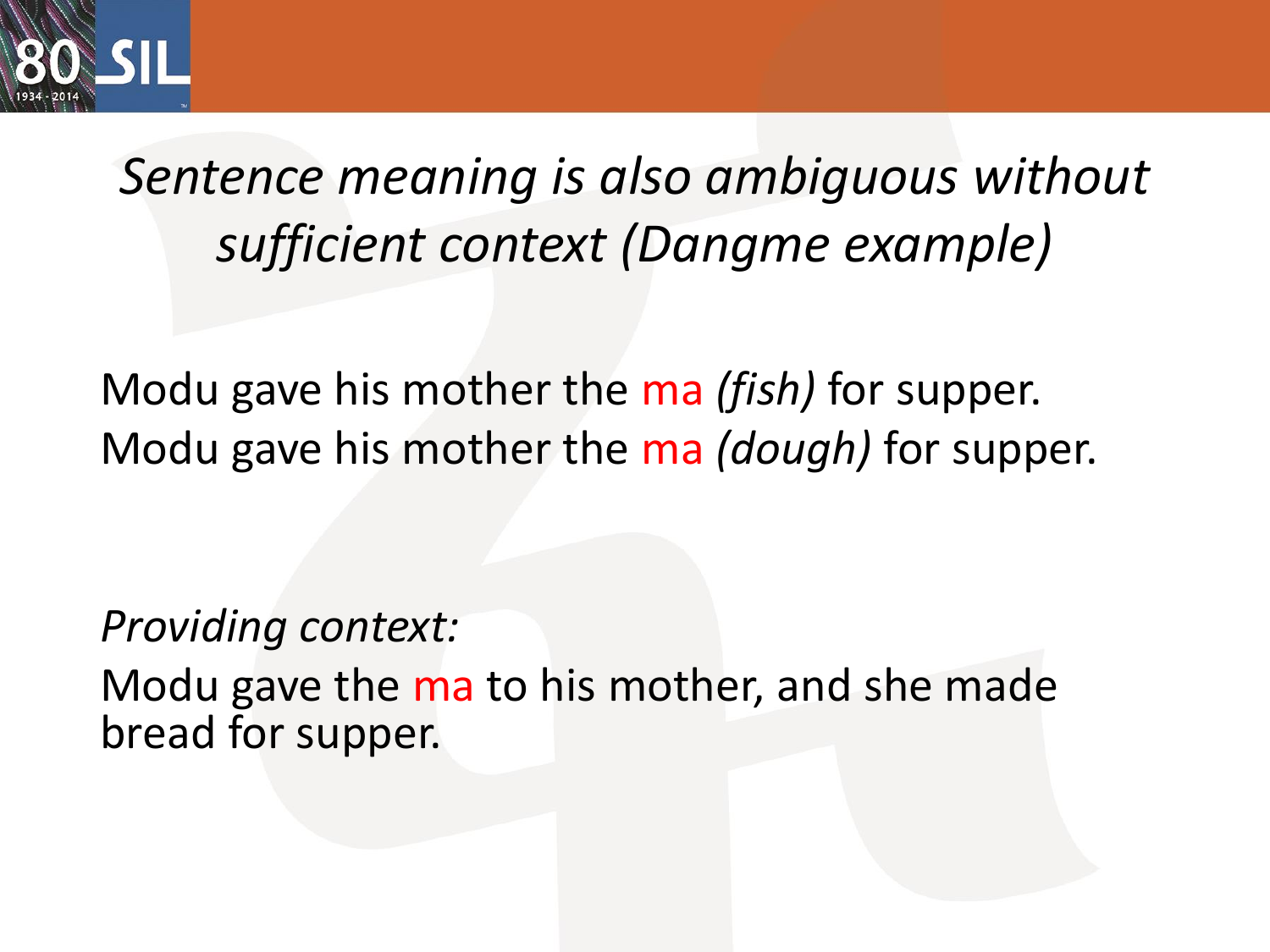

#### *Change the orthographies?*

- Pros and cons
	- Linguistically indicated, pedagogically helpful
	- Sociolinguistic context is crucial
- Stakeholder input
	- University linguists do not "own" the orthographies to change them
	- Local-language authors: No support for changes
	- Guidance from key Ghanaian institutions
- **Outcome** 
	- Agreement by *Learning* and the MoE: No changes to be made to the official orthographies in *Learning* materials
	- Reading method must compensate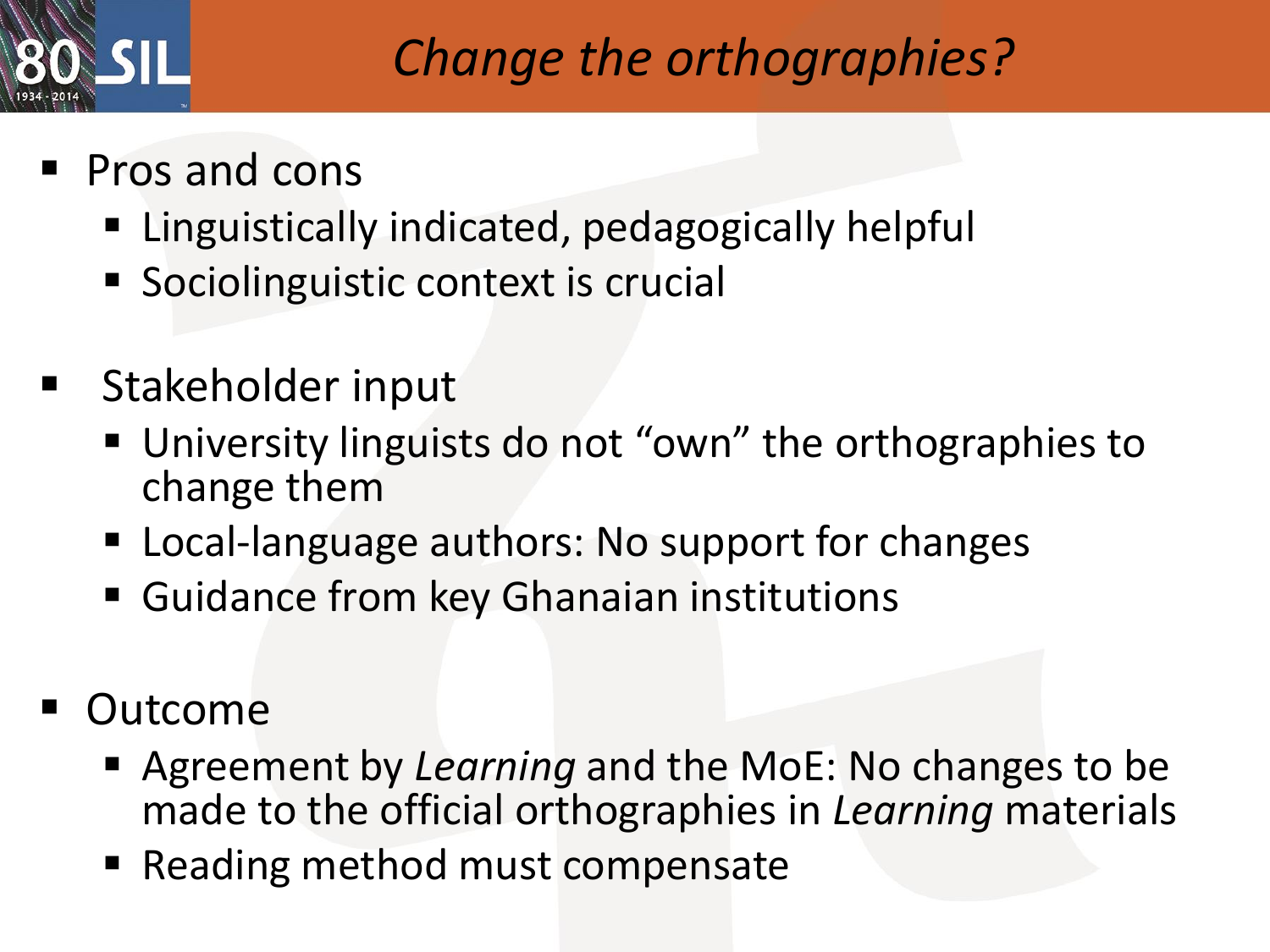

- Phonics methods alone are not sufficient when the graphemes are not all decodable
- Readers need to learn context-based guessing, and allowing for more than one correct meaning of words and sentences
- **Recommendation** 
	- Start with phonics teaching until the unambiguous graphemes are learned
	- For the remaining graphemes, use learning activities that build experience in the use of context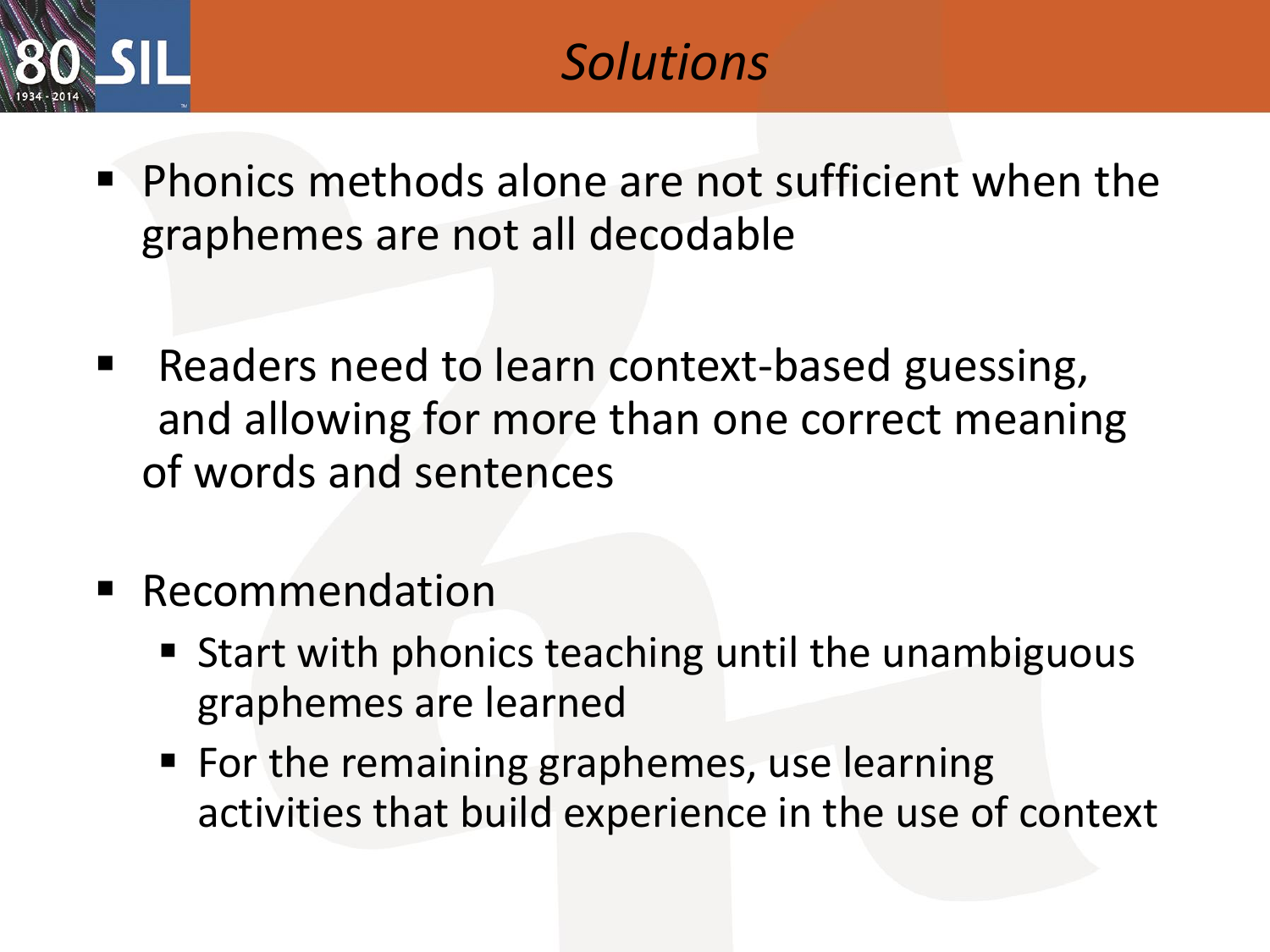

#### *Teaching grammar*

| <b>Dagaare singular-</b><br>plural (human nouns) |  | (English gloss) | (Pictures of each)                                       |  |
|--------------------------------------------------|--|-----------------|----------------------------------------------------------|--|
| Pogebilii banaare                                |  | four girls      | Teacher: "What<br>letters are the same                   |  |
| Doobilii bayoobo                                 |  | six boys        | in all of these<br>phrases? They tell us                 |  |
| Polisiri<br>bayi                                 |  | two policemen   | there is more than<br>one person."                       |  |
| (Contrast)                                       |  |                 |                                                          |  |
| Polisiri<br>bayi                                 |  | two policemen   | Teacher: "What is<br>different in these two<br>phrases?" |  |
| <b>Polisi</b><br>bunyeni                         |  | one policeman   |                                                          |  |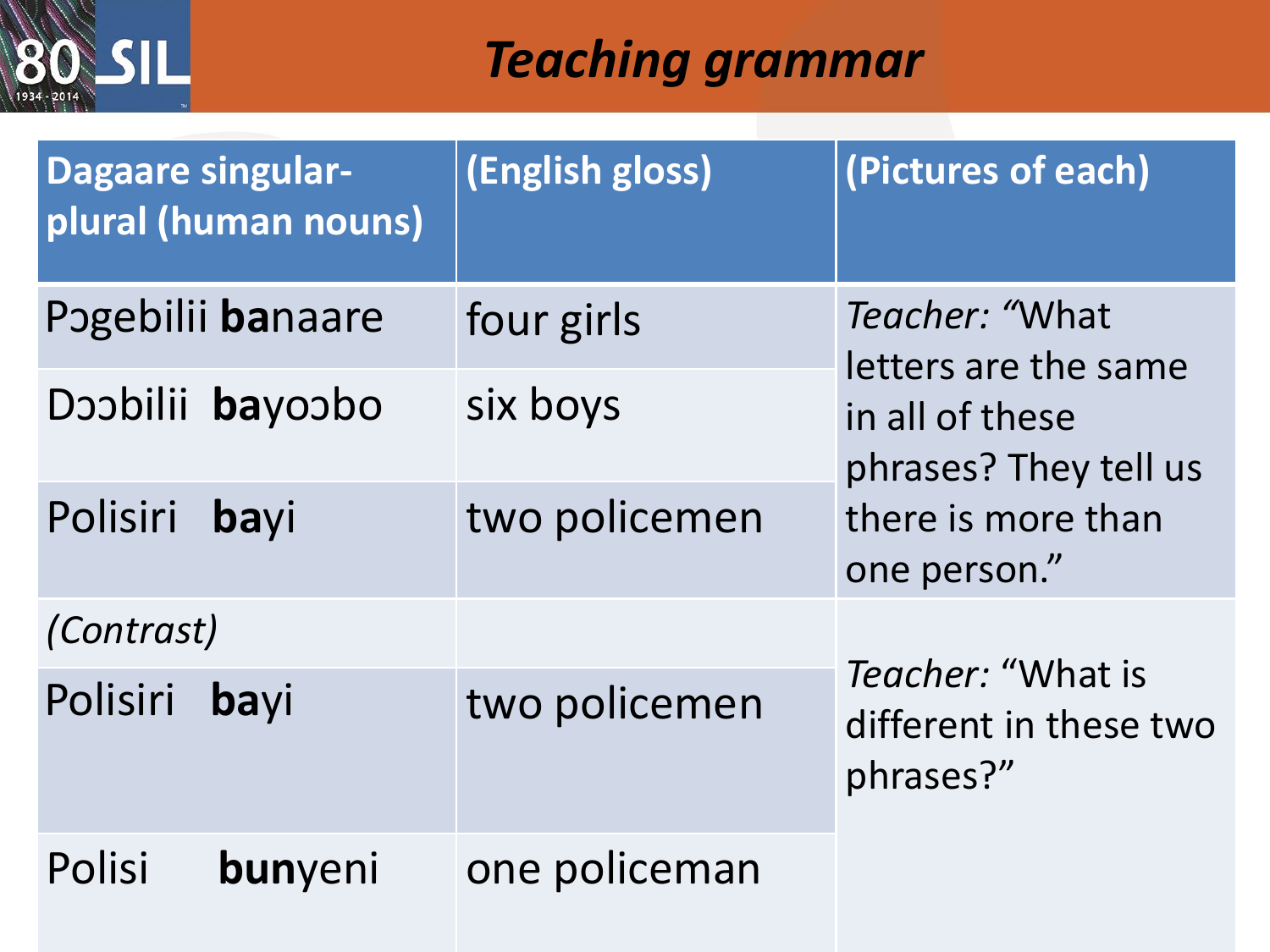

#### *Language policy environment*

#### *10 policy changes in 27 years*

- English as LoI from grade 1
- Ghanaian language\* as LoI through grade 1 or grade 3, English as LoI afterwards

#### *Current policy*

■ Ghanaian language\* as LoI through grade 3, English as LoI afterwards

#### *Proposed policy modifications under consideration*

- late-exit transition bilingual education model
- Ghanaian languages and English as "two pillars of successful learning"

*\*11 Ghanaian languages have been approved for use as LoI in primary classrooms*